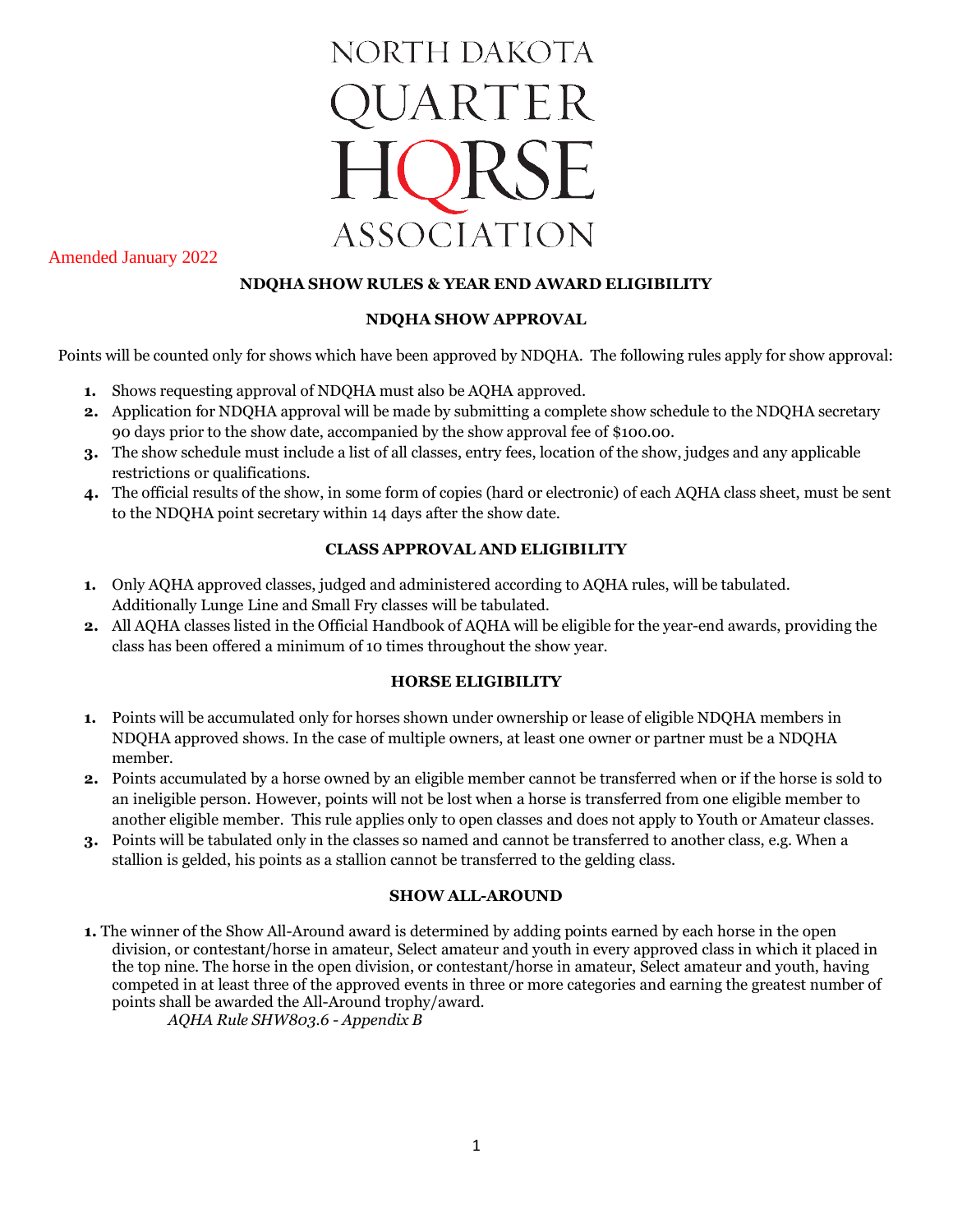## **YEAR-END AWARD ELIGIBILITY RULES**

# **1. Membership**

- **a.** To be eligible to compete for state points and year-end awards, in all Divisions/Levels, one must be a current member or whose family has a current family membership with NDQHA, NDAQHA, or NDQHYA.
- **b.** Points will begin to be tabulated from the date the membership is paid.

## **2. Class Year-End High-Point**

- **a.** In order to receive an award, a horse must be shown to a minimum of 6 judges in a given class. **The show requirement for award eligibility in Weanling Halter is 3 judges. The show requirement for award eligibility in 2-year-old Western Pleasure, Lunge Line, Walk-Trot, Ranch Trail, L1 Open Reining, Versatility Ranch Horse Classes and Lead Line is 3 Judges.**
- **b.** Ties for first and second place will be broken by:
	- i. The horse/rider combination with the greatest number of wins.
	- ii. The horse/rider combination winning over the greatest number of horses.
	- iii. Winner will be the exhibitor earning the final point the earliest in the year. *AQHA Rule SHW813.-813.1 – Appendix D*

# **3. Year-End All-Around**

**a.** Points for the All-Around Awards (Open, Amateur and Youth Divisions) are to be counted from all classes entered, within the same division/level. The horse/rider combination is not required to show in each class to 6judges in order for those points to be counted. It must still show to a minimum of 6 judges during the show year. Horse must show in a minimum of three different categories.

*AQHA Rule SHW803.5 – Appendix A*

# *AQHA Rule SHW815 – Appendix E*

- **b.** Halter points will be used to calculate the All-Around Awards in all divisions, with the exception of Small Fry, where halter points will not be used
- **c.** Ties for first and second place: The horse in the open, amateur, youth or Select, will be declared the All-Around which:
	- i. Earned credits in the greatest number of events
	- ii. The horse or contestant winning over the greatest number of horses
	- iii. Earned the most credits in performance events. *AQHA Rule SHW803.9-803.9.3 – Appendix C*

#### **POINT SYSTEM**

# **1. Halter & Performance classes**

**a.** Contestants placing in the top nine of each class will be given a point for each exhibitor placing below them plus one point, not to exceed 9 points for first place. Points are to be calculated through ninth place, regardless of NDQHA membership.

Example: In a class of nine or more horses, the first place contestant receives 9 points, the second place receives 8 points, and so on down through ninth place. In a class of four entries, the first place contestant receives 4 points, the second place 3 points, etc.

**b.** Halter points follow horse and rider combination in the division shown. i.e. Youth, Amateur, and Open Halter classes would follow the horse and rider combination to Level 1 Divisions/Levels (Youth, Amateur, Amateur Select and Open) for the purpose of NDQHA Year End All Arounds.

# **2. Disqualifications**

**a.** If a horse/rider is disqualified from a given class, that horse/rider would not receive any state points for that class, but would still get credit for the number of judges shown.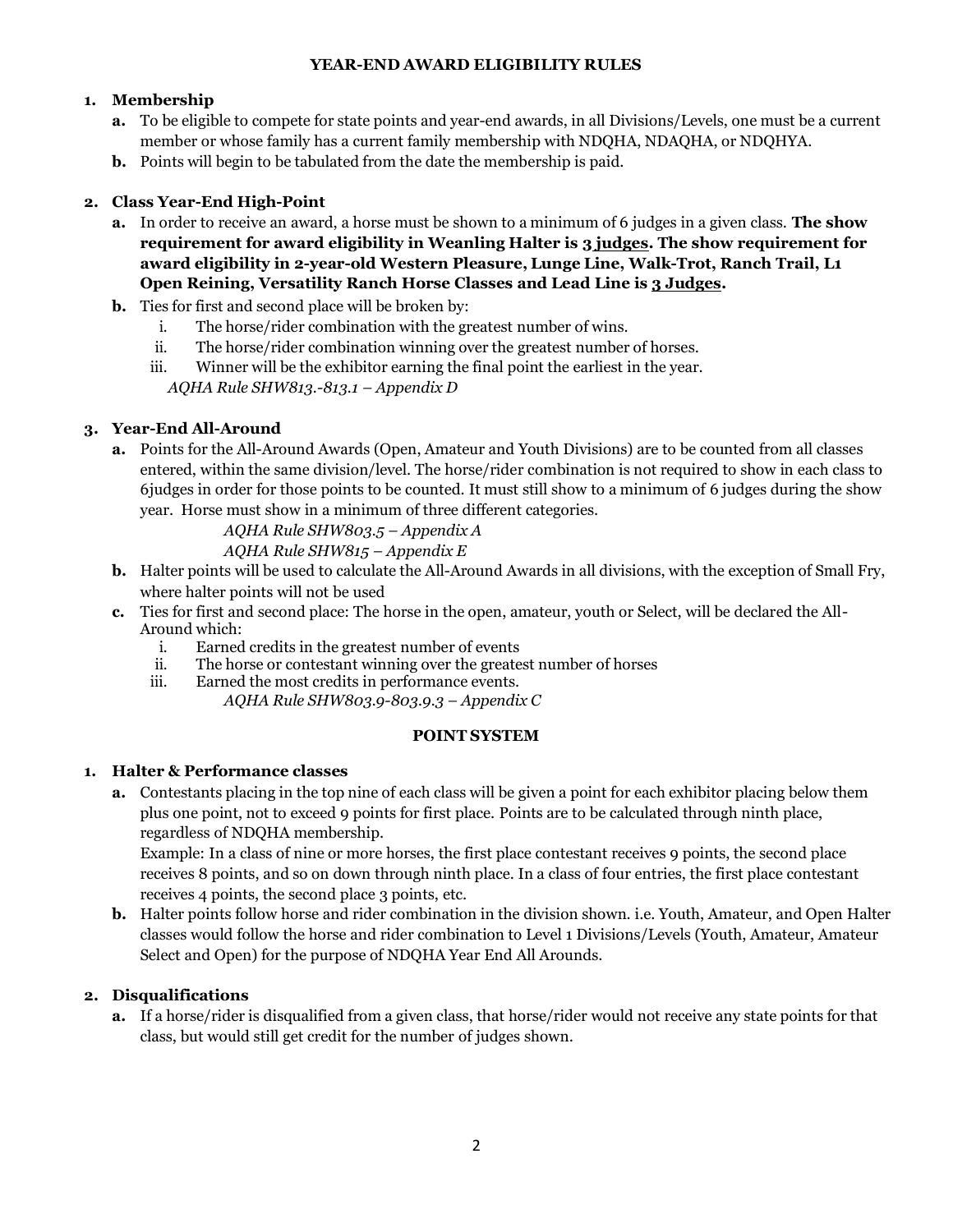#### **NDQHA OPEN AWARDS**

- **1.** Rules for Open awards will be the same as those in the Year-End Award Eligibility Rules listed above.
- **2.** Awards will be given for first and second place winners of all eligible classes.
- **3.** In addition to the first and second place awards for each eligible class, the following awards will be made:
	- **a.** All-Around and Reserve Junior Horse
	- **b.** All-Around and Reserve Senior Horse
	- **c.** All-Around and Reserve Level 1 Open

## **NORTH DAKOTA AMATEUR QUARTER HORSE AWARDS**

- **1.** Rules for Amateur awards will be the same as those in the Year-End Award Eligibility Rules listed above. In addition, Amateurs are required to participate in a minimum of 2 meetings and 2 fundraisers during the show year. Amateurs may also sponsor a class that will count towards one of the fundraisers.
- **2.** Awards will be given for first through sixth place of each eligible class.
- **3.** Additional Amateur Awards:
	- **a.** All-Around and Reserve Amateur
	- **b.** All-Around and Reserve Level 1 Amateur
	- **c.** All-Around and Reserve Select Amateur

## **NORTH DAKOTA QUARTER HORSE YOUTH ASSOCIATION AWARDS**

- **1.** Rules for Youth awards will be the same as those in the Year-End Award Eligibility Rules listed above. In addition, Youth are required to participate in a minimum of 2 fundraisers and 2 meetings during the show year.
- **2.** Awards will be given for first through fourth place of each eligible class**.**
- **3. Small Fry Classes**
	- **a.** The contestant must be 11 (eleven) years of age or under, as of January 1st, of the current year. Walk Trot classes are now small fry classes and open to all youth 11 and under. As of January 1st, 2014, should a small fry exhibitor show in a loping class, they will not be allowed to show in the same small fry class for that show. A small fry may show in Level 1 Youth or Youth halter classes and Level 1 Youth and/or Youth Showmanship classes. Exhibitor must have his/her AQHA membership to show in Level 1 Youth and/or Youth classes. Other horse breeds are not allowed to show in AQHA classes. AQHA membership is not required if showing only in small fry classes.
	- **b.** The Small Fry exhibitor horse ownership requirement is the same as for a Level 1 exhibitor. When entered into a small fry class, the small fry exhibitor can show any breed of horse.

#### **4. Additional Youth Awards**:

- **a.** All-Around and Reserve Youth
- **b.** All-Around and Reserve Level 1: 13 and Under Youth
- **c.** All-Around and Reserve Level 1: 14-18 Youth
- **d.** All-Around and Reserve Small Fry

#### **PRESENTATION OF YEAR-END AWARDS**

Class and All-Around awards will be presented at the NDQHA Annual Banquet.

Winners should make an effort to pick up their awards at that time or arrange for someone else to do it for them. Awards will not be mailed out. Awards not claimed by October of the following year will be forfeited.

The NDQHA Board of Directors adopted the preceding NDQHA Show Rules January 16th, 1993. Amended: December 2013 Amended: March 2015 Amended: January 2019 Amended: January 2022